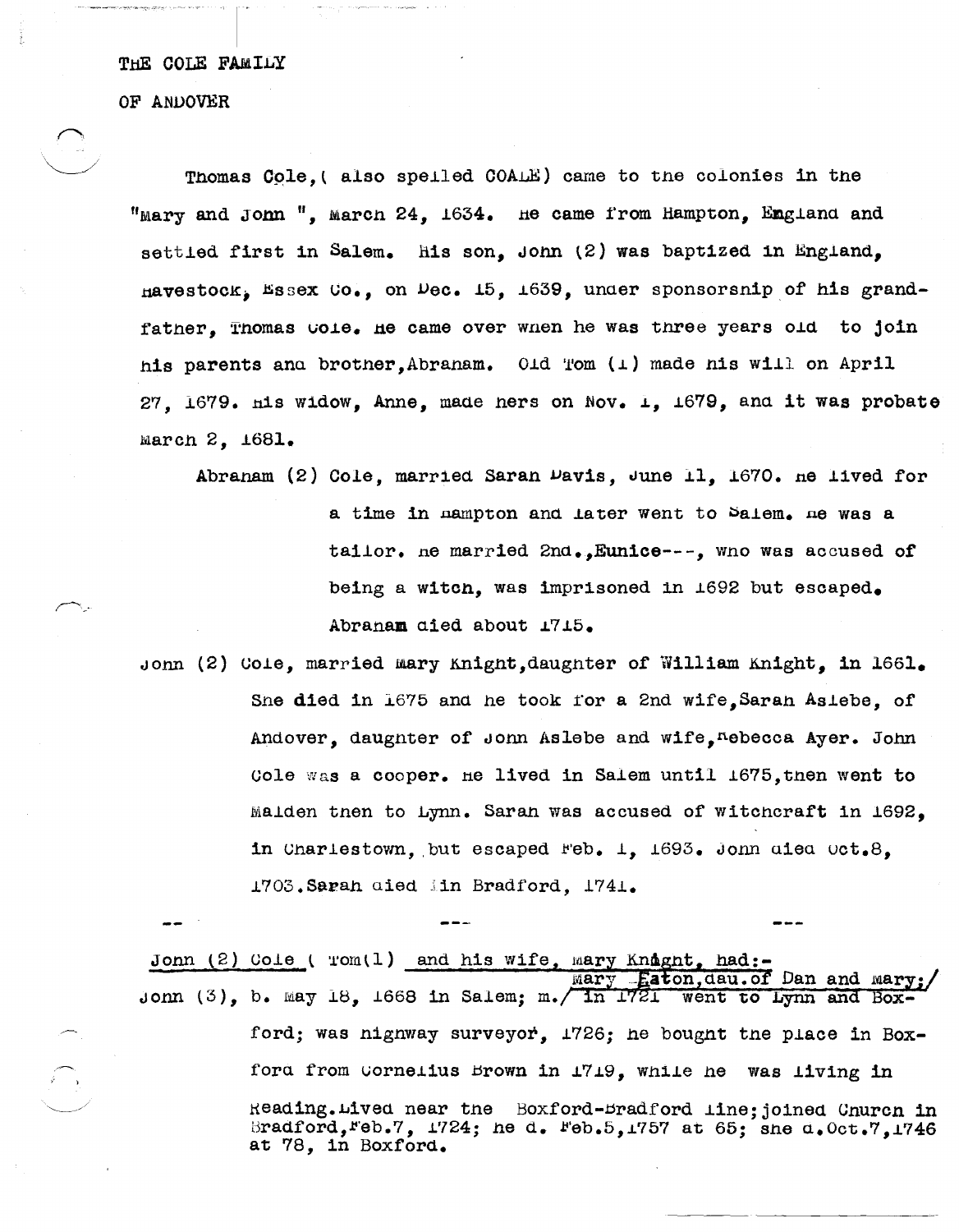and a support of the SMA.

Children of Jonn (2) Cole and 1st wife, mary Knight, (cont.):-Tom (2) Cole, b. in Salem, 1669; d. 1669. mary  $(3)$ , b. in Salem, Sept. 1, 1671; d. 1703. nannan (3), b. Dec.12, 1674; alive 1703.

by 2nd wife, Saran Asiebe:-

Samuel (3), b. in Lynn, Dec. 27, 1681; was in Boxford 1717; m. Susanna

Brown, daughter of vornelius Brown and w. Susanna Strong.

Ann  $(3)$ , b.  $\sqrt{\text{Aug. 5}$ , 1690; m. Jan. 9, 1716, Josian Sessions of Andover. before 1728.

Jonn (3) Cole (  $\text{dom}(2) \text{rom}(1)$  and wife, mary Eaton, had:-Jonathan  $(4)$ , b. 1696; m. Judith Brown, dau.of Cornelius, April 8,1724; lived in Boxford; was a titning-man; went to harvard, mass., 1745; she died in warvard, 1766; he d. in Westmoreland, N.H., April 6, 1780, at home of his children.

Hephziba  $(4)$ , b.--; m. Ehenezer Sherwin of Boxford,  $^{5}$ ept.21,1726; went to Dunstable. 1747.

Mary (4), b.--; non compos; lived in Boxford many years; died unm. when very old.

Daniel (4), b. 1703; alive 1788.

Hannah (4), b. --; m. Daniel Eaton of Windsor, in Boxford, Dec.19.1727: alive 1788.

Samuel (3) Cole (John(2) Tom(1) and wife, Susannah Brown, had:-(Sam was a farmer; taxed in Boxford 1749, 2 years before John (3) was theresus and died July 29,1785 at 95; b. 1690; they were m. before April 23. 1717: children:-Samuel (4), b. unknown; place unknown; m. <sup>D</sup>ethia Hardy of Bradford.

Oct.5, 1738; lived in Boxford; d. 1808; had large family.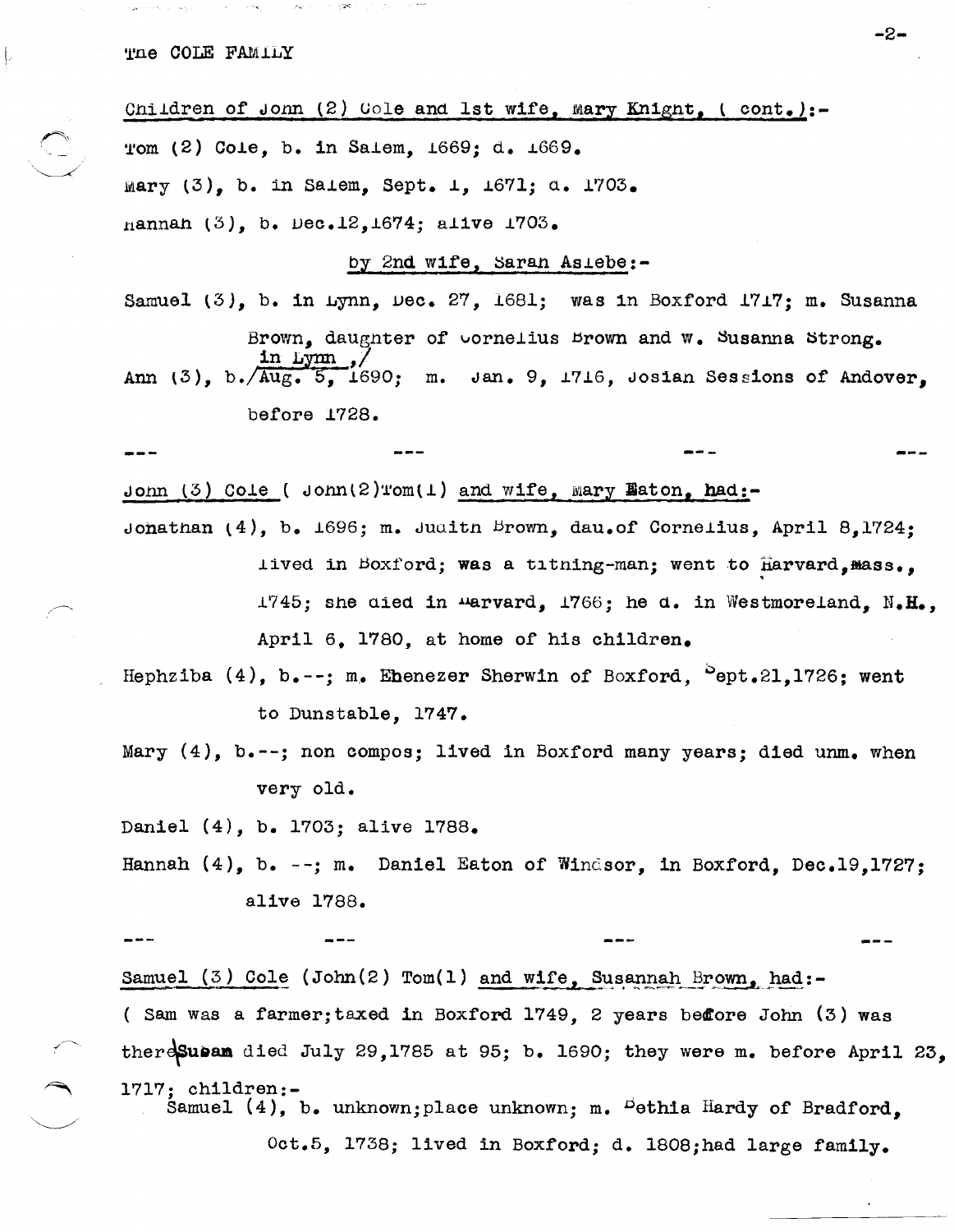**COLE FAMILY** The

Children of Samuel (3) Cole and wife, Susannan Brown, (cont.):-

Jonn  $(4)$ , b. ---; m. Abigail Brown, April 14, 1746; sne a. march 8, 1747 at 23; m. 2nd., Eunice Spofford, in Boxford. Dec. 1748;

went to Amnerst. N.H., 1763: was in Revolution, 1777.

nebecca (4), b.--: m. Andrew Bradford, June  $16,1743$ ; a. before  $1762$ .

Susanne  $(4)$ , b.--; m. Anarew Bixby, Nov. 4,1746; went to Amnerst, N.H. was alive 1762.

mary  $(4)$ , b.--; m. John hovey, Jr., Jan.11, 1767.

Jonn (4) Cole (Samuel(5)Jonn(2) rom(1) and 2nd wife, Eunice Spofford:-Abigail  $(5)$ , b. 1750 in Boxford.

 $\text{naman } (5)$ , b.  $1751$ .

Jonn (5), b. 1753; killed at Bunker Hill.

natnan  $(5)$ , b. 1755; ieft Amnerst.

rriscilla  $(5)$ , b. 1756; m. Tom stickney.

Sam(4)  $\text{code}$  (Sam (3) John(2) rom (1) and wife, Bethia mardy, nad:-David (5), b. Dec.10, 1739; m. Elizabeth  $\nu$ ay of Boxford, Nov. 25,

1767: alive 1793.

Ben (5), b. Nov. 8, 1741; farmer; m. Elizabeth--  $\mu$  d. in Boxford,  $Feb$ . 12, 1774; sne m. 2nd., Samuel nimball of Boxford. Sept. 10.1775.

Asa (6), b. July 22, 1766; m. Saily Davis, of Boxford,

## march 1. 1792.

Solomon  $(5)$ , b. April 1, 1743; m. menitabel barker of Andover,-pub. Jan.8, 1766; warned out of Andover as non-resident.1766: soldier of <sup>K</sup>evolution from "alem, N.H. 1775; enlisted twice 2nd time, April 18, 1777 for 3 years; wounded in arm at Stillwater and transferred to Invalid Corps; drew prov. to march 14, 1779; last at Boston, Oct. 1779-Col. Lewis Nichols' Rgt. Muster Roll,-on furlough ; a. 1835 Landaft,  $N_{\bullet}$ H.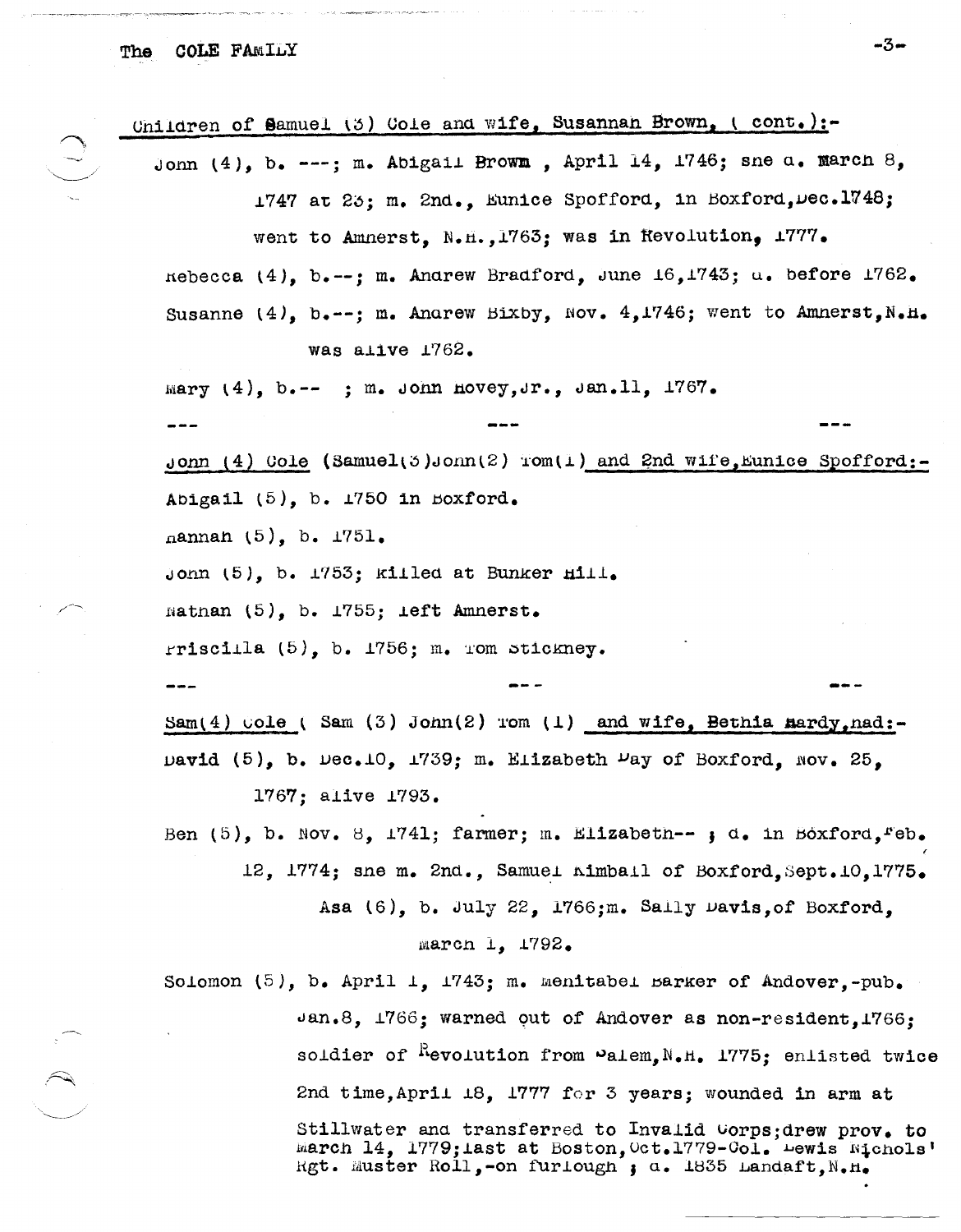Cnildren of Sam  $(4)$  Cole and wife. Bethia Hardy, (cont.):-

Phineas (5), b. Nov. 20, 1746: m. Abiah Hazeltine of Bradford. Dec. 20.

1768: was an inn holder: perhaps m. Catherine Hudson.of Boston. March 17. 1776 as a 2nd wife; he subscribed to a Social Library in Boxford; d. in Pelham, N.H.

 $Mercy(5)$  b.Aug. 3. 1747; m. an Emerson; alive 1793.

Martha  $(5)$ , b.  $0ct.12$ , 1748; m. Daniel Silver of Salem, N.H., Jan.10. 1778: alive 1793.

Rebecca (5), b. June 5,1750; m. Thomas Morse of Bradford, July 20,1771; alive 1793.

Eliphalet (5), b. May 23,1752;m. Ruth March of Pelham, N.H.,-pub.July 29.1775; alive 1793.

Margaret  $(5)$ , b. Feb. 27, 1756; m. Ben Spofford, Sept. 28, 1784; alive 1793 Jesse (5), b.Jan.5, 1758; a twin; d. June 9, 1762.

 $\mathbf{u}_\parallel$ Ħ  $\pmb{\mathsf{H}}$ 井  $" : d. Jan.11.1758.$ David  $(5)$  b.

Simeon (5), b. July 1762; m. Polly Smith of Rowley,-pub. in Boxford.

April 29, 1785; m. July 5; went to Westminster; d. in Box-

ford, Dec.7, 1843. Polly d. Jan.5, 1826.

Samuel  $(5)$ - --

Bethia  $(5)$ , b. June 1764; m. Stephen Blood of Oxford, Nov. 1,1784; alive 1793.

Solomon (5) Cole  $(Sam(4)(3)John(2)Tom(1)$  and wife, Mehitabel Barker:-Timothy (6) b. Jan.20. 1767; went to Rowley and to Richmond. Mass.: d.

> in Richmond; had:-Barker (7) b.; went to New Jersey.<br>Solomon (7)b.; lived in Lenox, Mass.<br>Isaac Chaney (7); evangelist of Methodist Church. John (7), b.; lived in Richmond.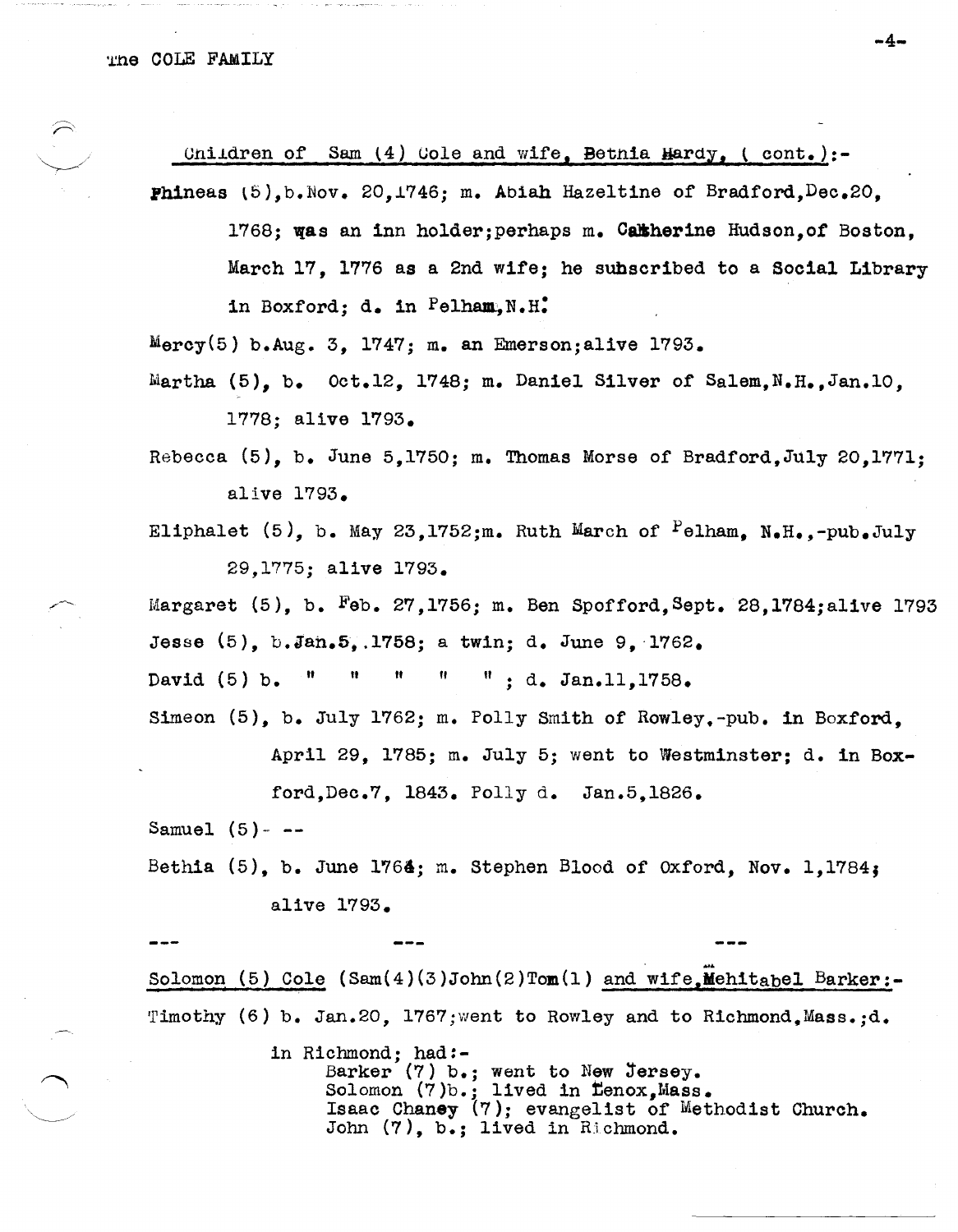Children of Solomon (5) Cole and wife, Mehitabel Barker (cont.):about 1768-0; m. Polly Bemos ( or BARNES-two distinct John  $(6)$ , b. entries for same girl) of Westminster, Mass, he d. in Surrey, Cheshire Co., N.H., 1807; she d. 1828 in Gilson, N.H. Catherine (6), b. about 1771; m. Ben Hutchinson of Northfield, N.H., Nov. 30, 1801. Isaac (6), b. Jan. 26, 1773; went from Boxford to Franconia, N.H., 1821; also lived in Franklin, N.H.; was iron worker; 1827 to Lake Village, N.H.; est. Cole Mfg. Co.; m. Hannah Atwood of Atkinson. N.H.,  $1792$ ; she was b. March 27,  $1773; d$ . Feb. 20, 1841; he d. see below \*\*\*\*\*\*\*-- $\text{July } 8$ . --- 1854. David (5) Cole (Sam(4-3)John(2)Tom(1) and wife, Elizabeth  $\mu_{ay}$ , had:-David  $(6)$ , b. 1764; d. of fever in <sup>K</sup>evolution.  $\texttt{Elizabeth}$  (6), b. 1770; m. April 1, 1789, Nathaniel Peabody of Boxford and Dracut. b. 1767. Thomas  $(6)$ , b. 1771; m. Jan.11,1798 Sally Kimball; she m. 2nd. John Downing of Boxford; had:-

Mary L.  $(7)$  Cole. b. July 10.1798.

Cnildren of Solomon (5) wole and wife, Mehitabel Barker, (cont.)-\*\*\*\*\*\* Ben (6), b.June 24, 1774; of Balem,  $\pi$ . T.; ment to Richmond, Mass. and N.Y Solomon (6), b. Nov. 15, 1775; of  $S$ alem. N.H. ; m. Sally Henland and lived in Whitefield.N.H.: d. at 80.

Kimball  $(6)$ , b. in Salem, N.H., March 26,1779; lived in Boxford on estate of grand-father, Sam(4) Cole; m. Abigail Raynolds. dau. of w. and  $k$ -becca, of Methuen, pub. April 2,1804; Kimball was called Lieut.; she was b. in "ethuen, Feb. 1780; d. in Boxford, April 7,1861; ne aied Jan.16,1822.

(Abigail was the day, of Wm, Maynolds and Rebecca Foster, Mer mother was of the line of Reginald (1) Foster:- Reg. (1); Abraham(2); Eph(3); Jonn (4); Stephen(5)of Andover, b.1720; m. 1744 Abigail Smith of Danvers:  $R = (7)$  hebecca(6), b.1746; m. Wm.  $Regno$ lds; Stephen (7) bpt.  $M$  salem,  $M$ ,  $H$ , 1771;

 $-5-$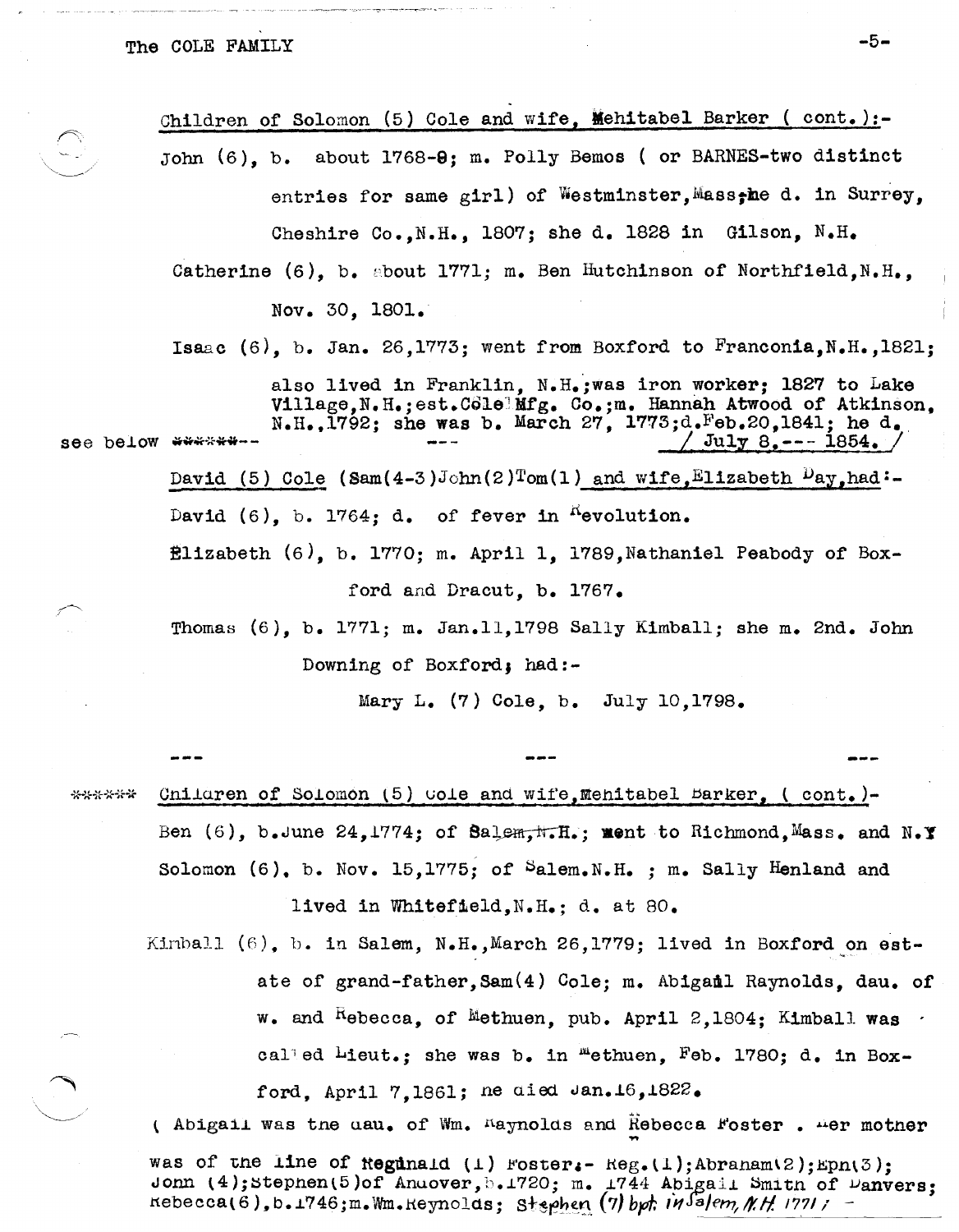Children of Solomon(5) Cole and wife, Mehitabel Barker, (cont):-Samuel  $(6)$ , b.Jan.29, 1781; minister of Free Will Baptist Church in

Lisbon, N.H.; d. 1850.

Asa  $\{6\}$ , bpt. in Rowley or Boxford, May 15,1785; m. Lydia Howland; went to Whitefield,  $N_{\bullet}H_{\bullet}$ ; d. 1862.

Isaac (6) Cole (Solomon(5) Sam(4)(3)Jn. (2)Tom(1) and w.Hannah Atwood:daughter  $(7)$ , b.Nov. 30, 1794; m. Joseph Towne of Boxford;  $a$ . 1878. John A. (7), b.--; went to Piymouth,  $N_{\bullet}H$ . Timotny  $(\mathcal{V})$ , b. --; minister of Springfield. N.H.

Ben James (7), ; bought and developed the Cole Mfg. Co., 1873; was a member of the hegislature; Elector of President; was a Free Baptist; kind and sociable; see History of Belknap and Merrimac County, N.H.

Kimball (6)  $\text{Cole}(\text{Sol.}(5)^{\text{Sam}}(4-3)\text{Jn.}(2)$   $\text{Tom}(1)$  and wife,Abigail Raynolds Sarah Foster  $(7)$ , b. Aug. 23, 1815; m. Ezra Towne, Sept. 21, 1824;d. March 1834.

Rebecca (7), b.April 2, 1807; d. Feb.19,1834.

Ephraim Foster (7), b.Ju1y 6, 1809;m. Eliza Spofford,Dec.l0,1830; she was b. in Cheshire, N.H.; d. April 25,1832; he m. 2nd., Sarah Spof ford, March 5, 1833; she was b. in  $D$ anville, N. H.; he was a farmer of Boxford; d. April 23, 1879.

Mehitabel Barker  $(7)$ , b. June 9, 1811; m. Henry C. Sullivan of Boxford, march  $27,1832\ell$  s. March 9. 1835.

Abigail (7), b. Feb. 22,1813; d. June,1833.

John Kimball (7), b. Dec.16, 1814; m. Mary S. Towne of Boxford;was a farmer and deacon; State  $R_{\text{e}}$  registrar, 1862.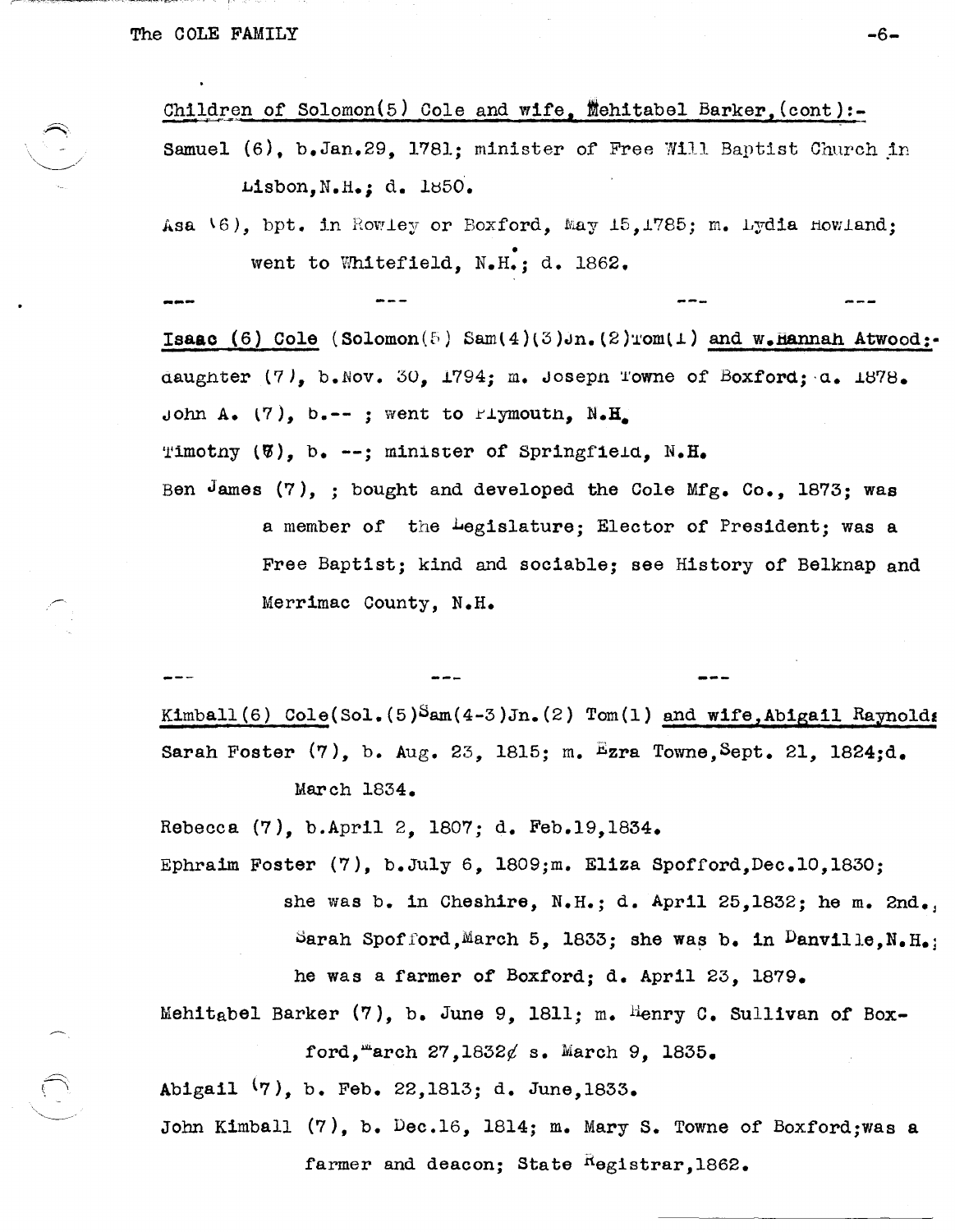The Cole Family.

Children of Kimball (6) Cole and wife, Abigail Raynolds, (cont.):-Wm. R. (7), h. Jan.15, 1817; m. June 1855 Mary n. Kunuls of Andover. uau. of Jonn and Frudence. b. in North Andover. 1825; he was a farmer of Boxford; f. Nov. 18, 1865; sne was the post--18 mistress, of Boxford, later; lived near the Centre. Children:-Wm. Kimball(8), b.1856; m.Eliza A. Kicnardson; selectman. Norman  $(8)$ , b. July 3, 1860; m. April 18, 1882, Janine isabella, daughter of Abranam Kersnaw of North Andover and wife, miza Deering, b. 1859. Moses Lee  $(8)$ , b. April 29,1863. Alice  $(8)$ :  $a_{\bullet}$ Mary  $(8)$ ,  $a_{\bullet}$ 

Ephraim (7) Foster Cole(Sol.(5)Sam(4-3(Jn.(2)Tom(1) and Eliza Spofford:-Eliza Spofford(8), b. Sept. 10 1831;  $a.\mu$ ec. 19; mother  $d$ . shortly after.

by 2nd wife, Saran Spofford:-

Wm. Kimball (8), b. Jan. 6,1834; d. unm. at nillsboro, Iowa;-George Spofford (8), b.July 2,1836; of Anaover; m. Nancy Emeline Bodwell, dau. of <sup>N</sup>elson Bodwell and Salinda Tyler of Boxford, Nov.29, 1860; she was b. in Rochester.  $N_{\bullet}Y_{\bullet}$ , 1835; he was a carpenter and builder; a Deputy Sheriff.

- John Foster(8), b. Jan.20, 1841; with  $Co.F.$  3rd Mass. Vol.; wounded; d. in hospital in Pa., June 14, 1866; unm.
- Charles Warren (8), b.April 23, 1844; Co. F.3rd Mass. Vol.;d.of fever at Newport News, March 3, 1863.

Sarah Hane  $(8)$ , b. March 13, 1840; m. May 14, 1846, Melville T. Wadlin of Biddeford, maine; he was b. April 23,1839 in So. Lawrence.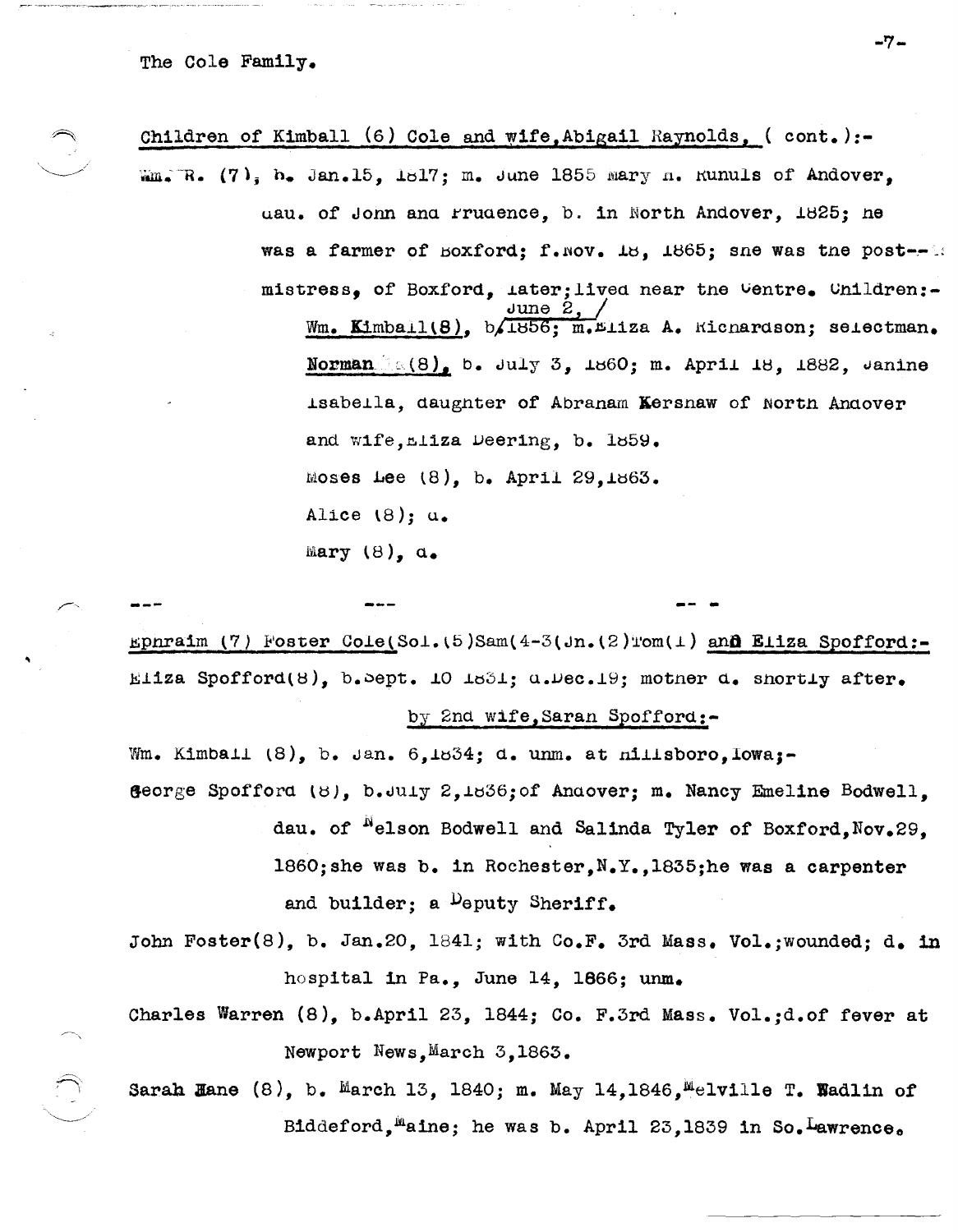Children of Ephraim Foster(7) Cole and 2nd wife,Sarah Spofford,(cont.):- Arthur E. (8), b.Sept. 30, 1848; m. Oct.5,1882,Sarah A. Wood;lived in Lawrence; had 4 ch. Joseph Franklin (8), b.Sept.28,1851;m.Sept.30,1870, Carrie E. Bodwell of Andover, b. March 31,1858; had 3 ch. She was dau. of F. Lewis Bodwell and wife, Martha  $G_{\bullet}$ Frank Lewis  $(9)$ , b. Sept. 3, 1875. Blanch M. (9), b. Nov. 29,1881. Roy Harold (9), b. Nov. 26,1885. Wallace E.  $(8)$ , b.Nov. 19,1855; m. Dec. 24,1878 Ida Colby of Salem. N.H.; lived in Salem,N.H.-provision business. Roscoe Kimball (9), b.Feb. 28, 1861; m. June 24, 1885,Irene Whittier of Methuen,dau. of Eben L. and wife Rebecca Anderson, b. 1863. John Kimball(7)Cole( $\text{Himball}(6)$ Sol(5)Sam(4-3)Jn.(2)and Mary Towne:- $\texttt{def}$  reson  $\texttt{minball}(8)$ ,  $\texttt{b.}$  Oct.28,  $\texttt{1838}$ ; equeated at Boxford schools and Topsfield Academy; taught scnool 4 years; Westboro Reform Scnool, 2yrs; Lawrence Grammar Scnool; New Orleans scnool; reabouy high Scnool, 1887; m. Nov. 27, 1862 Anne roor, dau. of Jonatnan  $\texttt{For}$  and  $\texttt{w}\text{-}\texttt{C}$  define marston of Westboro,  $b. 1840. 18d:$ mabel Eugenie (9), b. in Anaover, may  $14, 1864; d$ . march 6, Jonn Sawyer(9), b. in Lawrence, Nov.28,1866;  $\overline{a.1n}$  Savannan, marcn 1, 1880. G.  $Ross(9)$ , b.in New Orleans, Oct.26,1877. John Newton (8), b.Marcn 21,  $1857$ ;m. Minnie Clifford Kimball of  $m$ eirose, June 21, 1882, dau. of Thomas and Mary J.;ne d.

~ept. 4, *19.12j* had.:- Harold  $Clifford(9),b.*`eb.18.1886;-.$ 

(Minnie died and John Newton(S) married again and left Andover.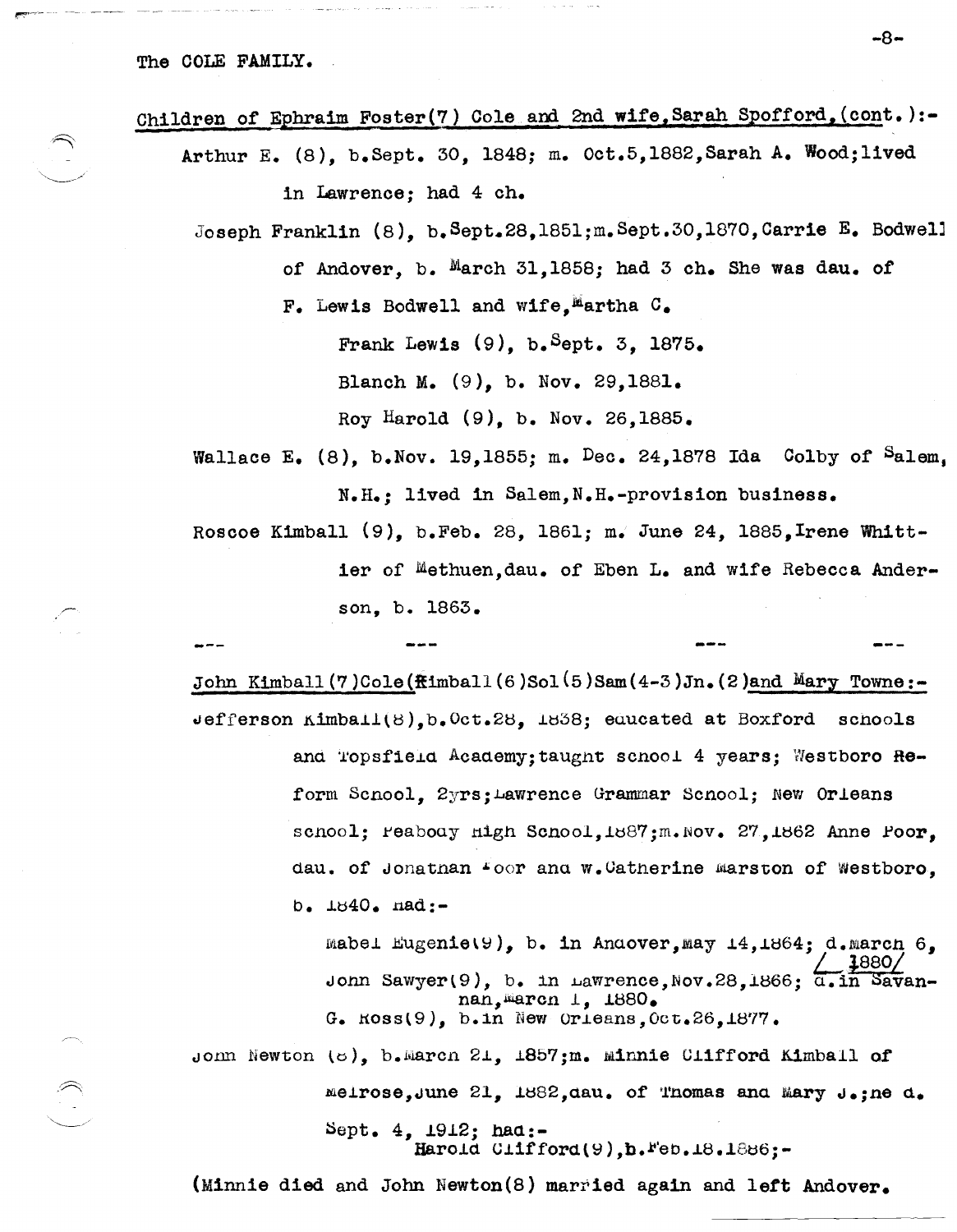Children of John Kimball(7) Cole and wife, Mary Towne, (cont.):-Abbie Rebecca  $(8)$ , b.Dec.14, 1840; m. Roscoe Wm.Gage, Nov. 24,1863; son of Abiel and Anna M. Gage. b. in Pelham. N.H.: he d. in Boxford, 1868; left widow and 2 ch.

Mary Ella (8), b. June 24, 1844; m. W.G. Todd, Sept. 22, 1863; he was son of George A. and Edna G. Todd; had 2 ch.

George Spofford(8)Cole(Eph.Foster(7)Sol(5)Sam(4-3)Jn.(2) and Nancy Bod-Rebecca Farnham(9), called" rarnie", b. may 13, 1862 in Boxford; she m. June 12, 1895, Richard Garden of Pawrence, b. in England, son of Jonn and Alice(Walworth)Carden; sne was a dressmaker; he a weaver; she u. in Lawrence.

Jonn Neison  $(9)$ , b. Nov. 4, 1863 in Groveland; m. Sept.23,1886.Minnie White Poor, 25, b. in Andover, daughter of Joseph W. Poor and wife, Abbie M. Keynolds.

ueorge W. (9), b.Jan.11, 1867; architect; dead.

Emma L.  $(9)$ , b. Jan. 23, 1869; m. Edw. S. Gould, Sept. 16, 1891; he was b. Wife, Amelia C. in Chelsea, son of George and/ Tremple, lived in Lawrence; he was a merchant.

Maude M.  $(9)$ , b. June 12, 1875.

( George Gould went to Groveland and lived there awhile with the Kimballs; then went to Reading and built a new store.)

-9-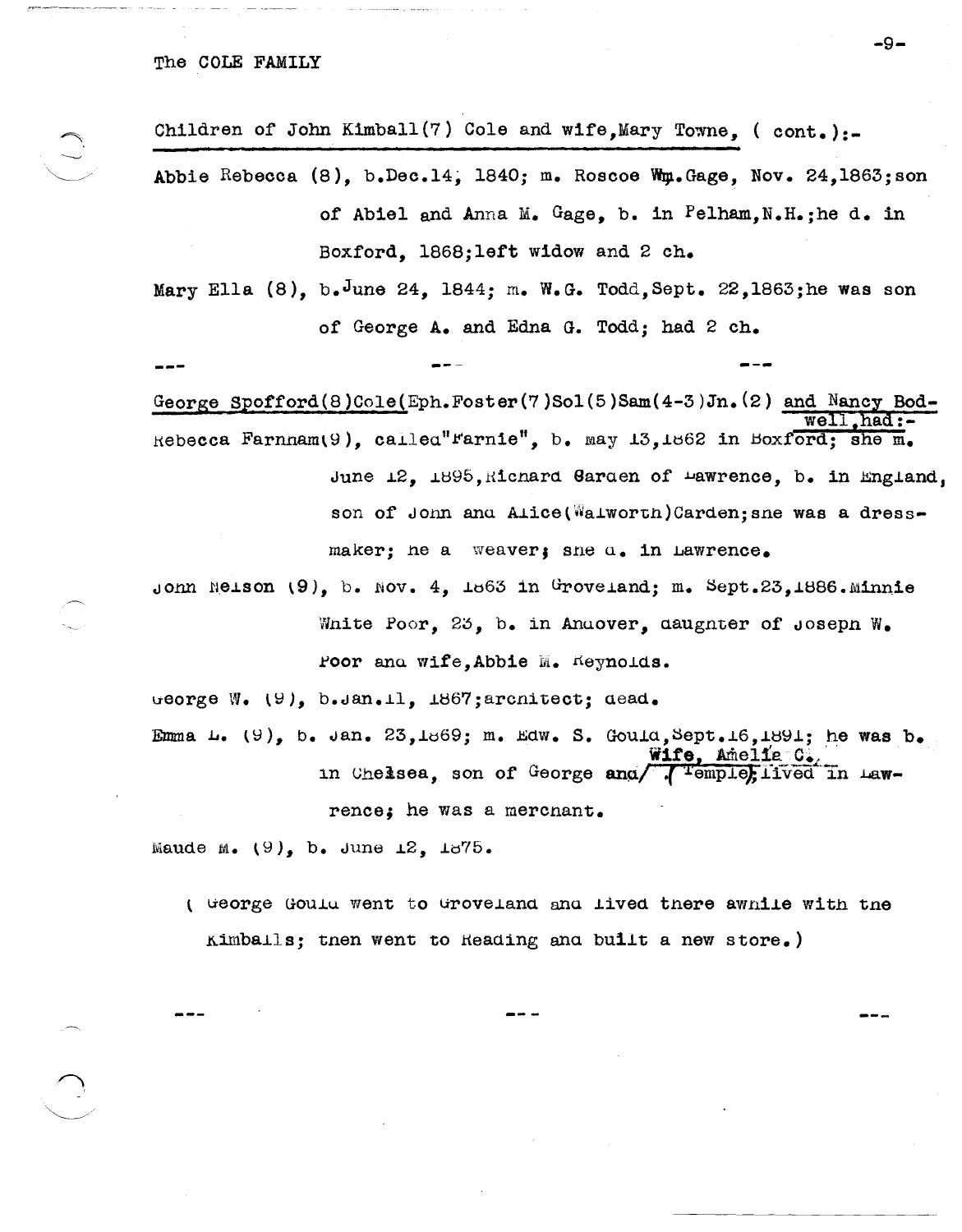## Essex Ct.

 $301:160$ ..Will of Thomas (1) Cole. Dec. 25.1678:- Though sick and weak.

in respect to bodily health yet of sound and perfect memory. blessed be God for it, and knowing the uncertainty of manis life nere on earth...give the whole estate to wife. Ann-lands and nouses, goods and cnattels, moveables and unmoveablesfor ner natural life, and sne is to give them to my children as sne sees fit. Ann was the executor. Tom makes his  $\mathbf{x}$ Richard Croade

rriscilla Husin

 $-$ 

د د گ

## Inventory:-

nouse and I acre on which Abraham  $(2)$  had built 2 nouses and out-nouses; a 10 acre iot in Northfield; 4 cows; 2 swine; old casks, cnests and lumber; featner and flock beas and furniture; cubbard and cnests; 2 beass kettles, 2 iron pots, 3 pewter disnes, earthermare; table, chairs, loom, bellows, pot-hanger, andirons, tongs, old brass pot. skillet. spit: Indian corn: 3 scythes. Hillard veren, Jr. Richard Croade.

Nov.1,1679..Ann, relict of Tom (1) Cole made her will:-<br> $\frac{1}{\pi}$  I am at pres-

ent, under God's visitation, sick and weak.. well knowing my husband's mind, the estate is to be divided between 2 children, Abraham, the eldest, 105 he has already received of Jonathan Corwin from a fund of 45h for the sale of Northfield to Corwin..Abraham was to have the land and homestead, and John to  $h_{\alpha,\tau}$  the old house and land under it. All goods were to be divided between the two sons. Exec. Ed. Batters and Hilliard Veren. Witnesses, Frances Chard; Dorcas Rist; Richard Croade. Probate 1680. (widower really)

Kimball Cole was adopted by Ephraim Foster,"bachelor, and a cousin to Kimball's mother, Mehitabel (Barker), on the Barker side. Maybe there was a romance there. In his will, made July 8, 1806, Ephraim leaves to Kimball Cole" all land and buildings in Boxford and Andover not disposed of; all live stock and farm tools, and all estate not disposed of. he to pay the legacies named at the periods named (from 3-5 years) and to be sole executor.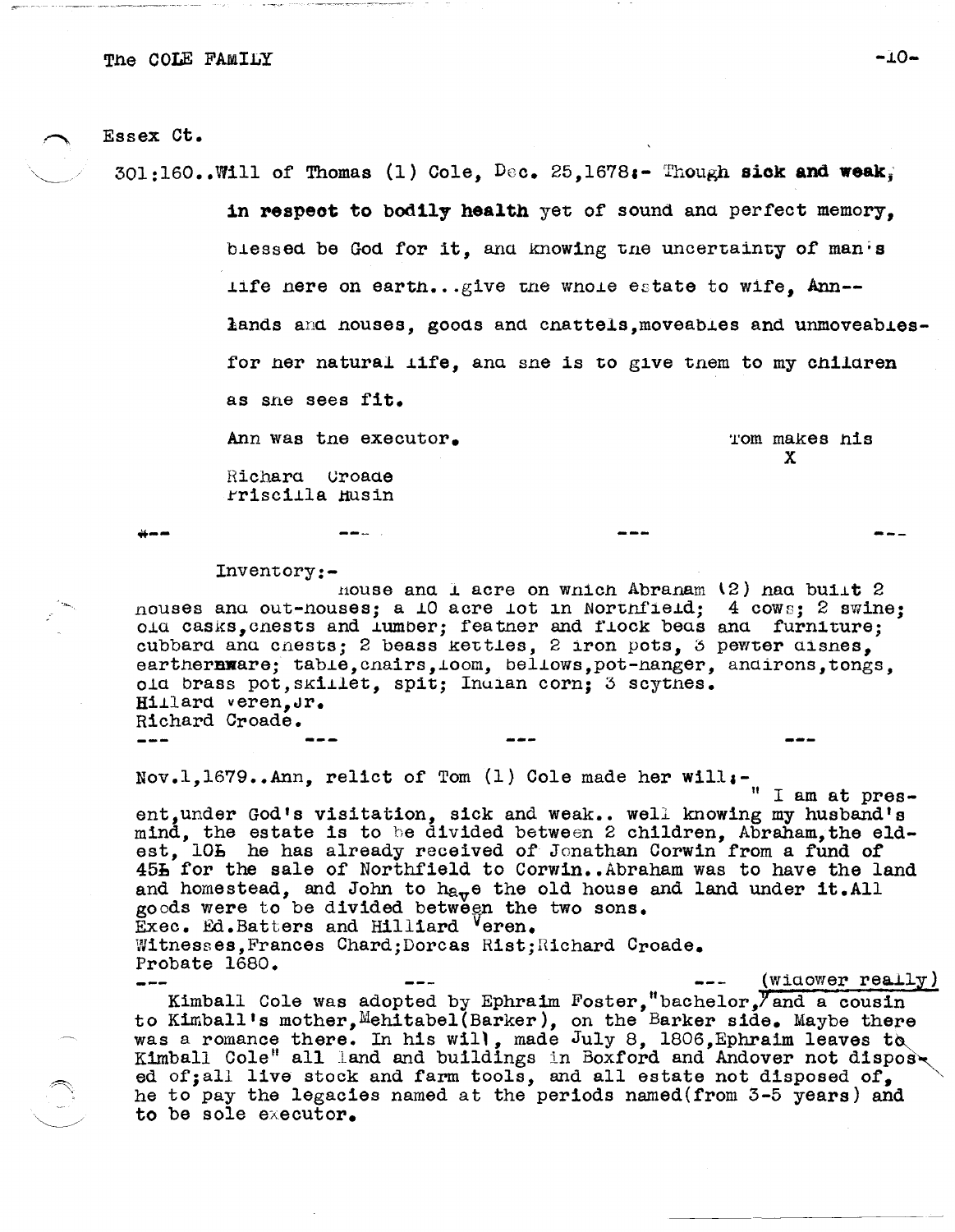(!!!"""'""" .. - ............... \_\_ 9 .• "'~ .... ~,. ~~-~-----

t

Will of Ephraim Foster. July 8, 1806.

He gave to eldest brother, John, the cedar swamp , the lower pasture and lower meadow and the woodlot he bought from Isaac Carleton, and the right of way.

To his brother, William, 1/4 of his money;to brother,John,1/4; to sister,Dorcas, wife of Mark Averill, and sister Debora, wife of Paul Averill, another 1/4 to divide; to sister Judith Foster and niece Dorcas, (daughter of brother John and Dorcas Towne,) the  $1/4$  remaining to divide between them. ( Dorcas later married Alfred Kimball. )

Judith was to have the West room in the house; tire wood cut and brought to the door; the use of the chaise and a horse to go in it, whenever she wanted to ride; 1 cow to be kept for her all the year; the use of the oven in the other part of the house; the use of the well; the best chest... To Dorcas Foster, a feather-bed and bedding and a case of drawers... To nephew, Joseph. \$400; to Lemuel Woods, Jr., \$40, to help in his education; to Jonas, son of his brother, John, \$400; to Moody, son of John,  $$400-$  to go to his father in case he dies: To Ephraim, son of Mark Averill(a nephew)  $$100;$  to Mina Foster, \$100; to Phebe and Dorcas Towne, sisters of his late wife, all the house furniture not disposed of. <sup>"</sup> If his sisters, Esther and Rebecca " come again into these parts<sup>#</sup> some portion to be given to them. His clothes to his brothers, Wm. and John. All the rest to Kimball Cole, as per page 10.

Deeds-

---

- 188:110. Kinball Cole bought of Elizabeth Phillips of Andover, widow. for  $$222.80$ , a pasture and woodland, called the Acre point, 12 acres, bds. on Dan Page and the road to John Kimballs. Joshua Stevens,Eph.Foster and on the Salem Rd. to John Long.  $Mar. 28, 1807.$ <br>202:186... For \$140, A
- For \$140 , Aimball vole sold to Stephen Johnson,  $\mathbf{u}_i$ , of Andover, cordwainer, wood and pasture in Andover near Abijah Fuller, Jn. Jonnson, Jr., and land of Kimball Cole.
- $219:72...$  Aimball Cole, gentleman, sells for  $$652$ ., to Thomas Gould of Andover, yeoman, a pasture lot in Andover. Wife Abigail signs. .l~05.

mary Dorman; Jonn Merrill.

 $\begin{pmatrix} 1 & \Delta & 0 \\ 0 & 0 & 0 \\ 0 & 0 & 0 \end{pmatrix}$ 

- $347:115...$  Aug.13, 1762..Will of  $Same1(3)$ Cole. To nis widow, Susannan (Brown)  $G$ dle, all the house goods. To his son,  $P$ amuel  $(4)$ ,  $t$  the homestead I now dwell on and land in Boxford- a saltmarsh in Newbury; 66 $\pm$  13 s.4d., added to wnat he has." To aaughter nebecca Bradford\wife of Anarew) neirs, 15 6s.8 aaded; to daughter Susannan  $Bixby$ , the same amount; to dau. Mary novey, 4b 13sn. 4d. added.  $\omega$ amuel (4) was sole executor.
- $373:62-3...$ . Will of  $S$ amuel (4) Cole, July 29,  $1793...$  To son, Sameon(5) all the land and buildings-"my part  $\perp$  live in-except tne horsepasture" of  $\pm 2$  acres. To  $\overline{\nu}$  wan, Sol, Pnineas, Elipn., Sam and Simeon sons, all personals, and wcaring apparel.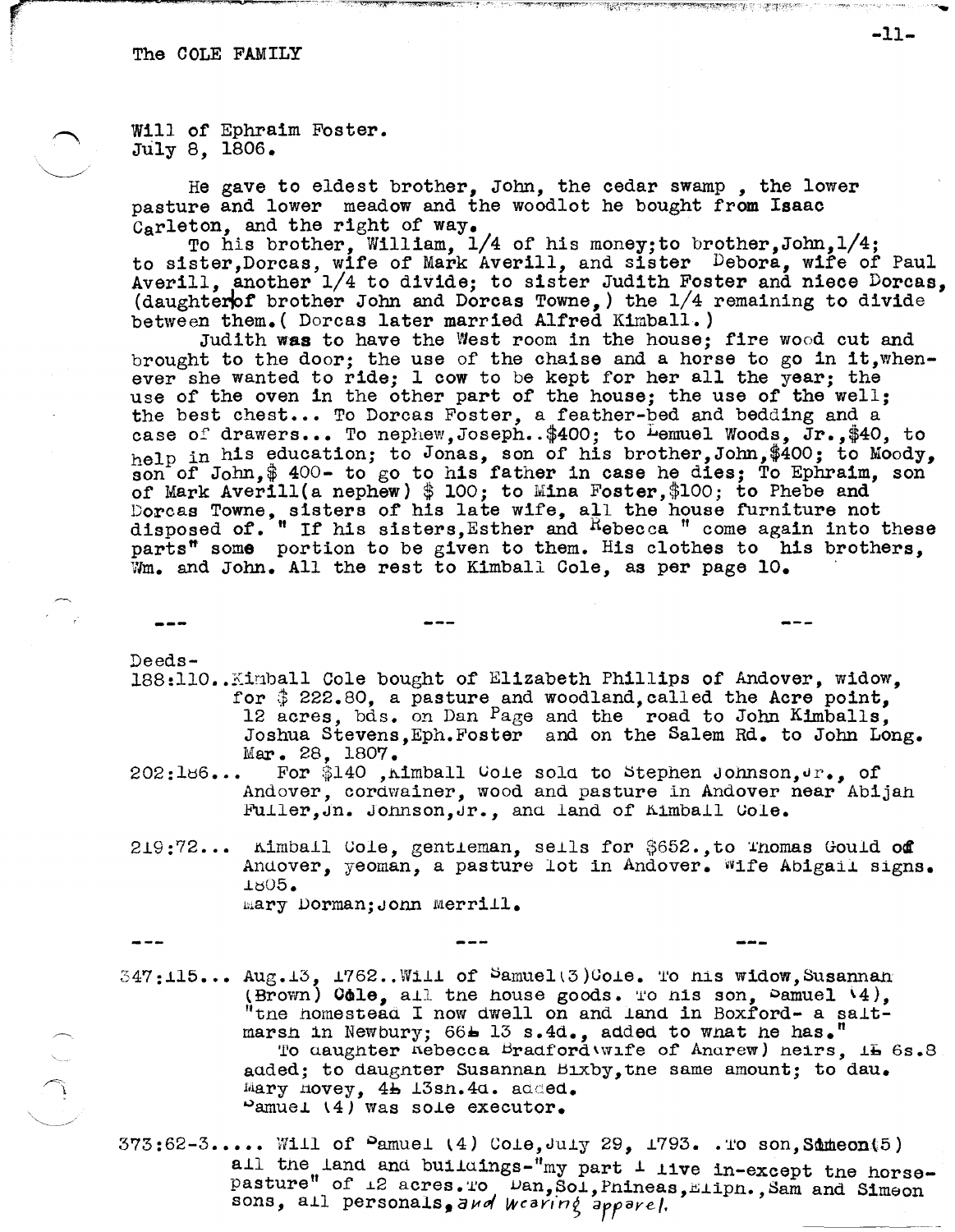$(\texttt{Will of Samuel}(4) \texttt{Uole}, \texttt{cont.})$ 

To Solomon, Phineas and Eliphalet. 61, 13sn. 6d. eacn; to daughters: mary mmerson, nebecca morse, martha Silver, Margaret Spofford and Bethia Blood. 20L each: to g-son Asa Cole, son of Den, dec., 5 sh. Simeon. executor.

Lemuel Wood: Frances Wood: Josian Hovey. witnesses.)

So Solomon Gole went away to Landaft. N.H. and died there and the

estate of Ephraim Foster went to Kimball Cole-. Kimball died Jan.16, 1822. nis estate is appraised by Amos Kimball, of Boxford, Simeon Foster and John Foster of Andover, April 16, 1822. Abigail, the widow is executor.

Abigail claims that sne is entitled to  $1/3$  of the estate, by legacy and sneahnd ner son, Ephraim Foster Cole ask for a division. This is made in 1831. nine years after the death of her husband.

in the will of nimball Cole, widow Abigail is to have the use and improvement of all the estate until his son, Ephraim Foster Cole is 21. If mpn aies before that, until son John, is 21,-if she remains a widow. To his 4 daughters, Sarah Foster, Kebecca and Menitabel Barker and Abigail, \$200 each, when they are 21; if unmarried after 21, they are to have the use of the West room, cellar, oven and well; right of way; apples and fire-wood, from the woodlot. Widow Abigail is to have all the housegoods for life and  $1/3$  the estate, and at her death, the daughters are to share the goods, and her clothes.

To son Eph Foster Cole, my kimball pasture in Boxford near Jona. Foster, "and farm tools- $2/3$  of these at 21; mother to have  $1/3$  which will go to Epn at her death. "Epn is to pay my debts, ist in money; 2nd in live stock; 3rd in land, if needed, at the uiscretion of the exec. "Abigail is to sell if sne see fib... To 3 sons, Epn, Jonn and Wm. the rest of the real estate not disposed of. She is to have the use of the estate undivided until each is  $21.$  In 1830 Eph was  $21.$  so wants xx nis division. the 3 boys divide the estate after legacies are paid. Moody and Bebora Kimball. Will made Nov.14.1821. John Foster, witnesses.

The inventory:- Homestead in Boxford and Andover,  $143$  acres-mowing. tillage and pasture; orchard and woodlot; buildings -- \$5005....30 acres in one nimball pasture, \$480; 9 acres also in Kimball's pasture in Andover, #100; pew No. 22, No. Farisn of Boxford, #33; total-#5618.

 $\texttt{cider-mill}$ ;  $\texttt{lumber}$ ;  $\texttt{box-sLeign}$ ;  $\texttt{tools}$  and  $\texttt{stock}$ ;  $\texttt{cnaise}$ ,  $\texttt{sleds}$ ,  $\texttt{seigns}$ and narness;  $c\texttt{lock}$ , watch, cnina, silver; library of Bible and schoolbooks,-\$6...Loom;\$2,worth of Beans; gun;beas; Rose blanket, rag coveriet and counterpane; quilts; linen; 39 bbls.ciaer \$77; potatoes; notes of Capt. John Foster, Samuel Cole, Joseph Towne, Peabody Spofford, Exckiel nodge, Richard Spofford, moses Unauwick, Wapt. Simeon Cole.

Money owed to Dr. Kittredge and Dr. Mignill for attendance; to  $W/Farrington$  for grave-stones-2 of tnem; Amos  $minball$  for opening grave; to Abigail Unase for making mourning bonnets \$16; Leonard Perley for making shoes for the family; to Asa Wiggin hired man and mary Ayer, nired girl.

 $-12-$